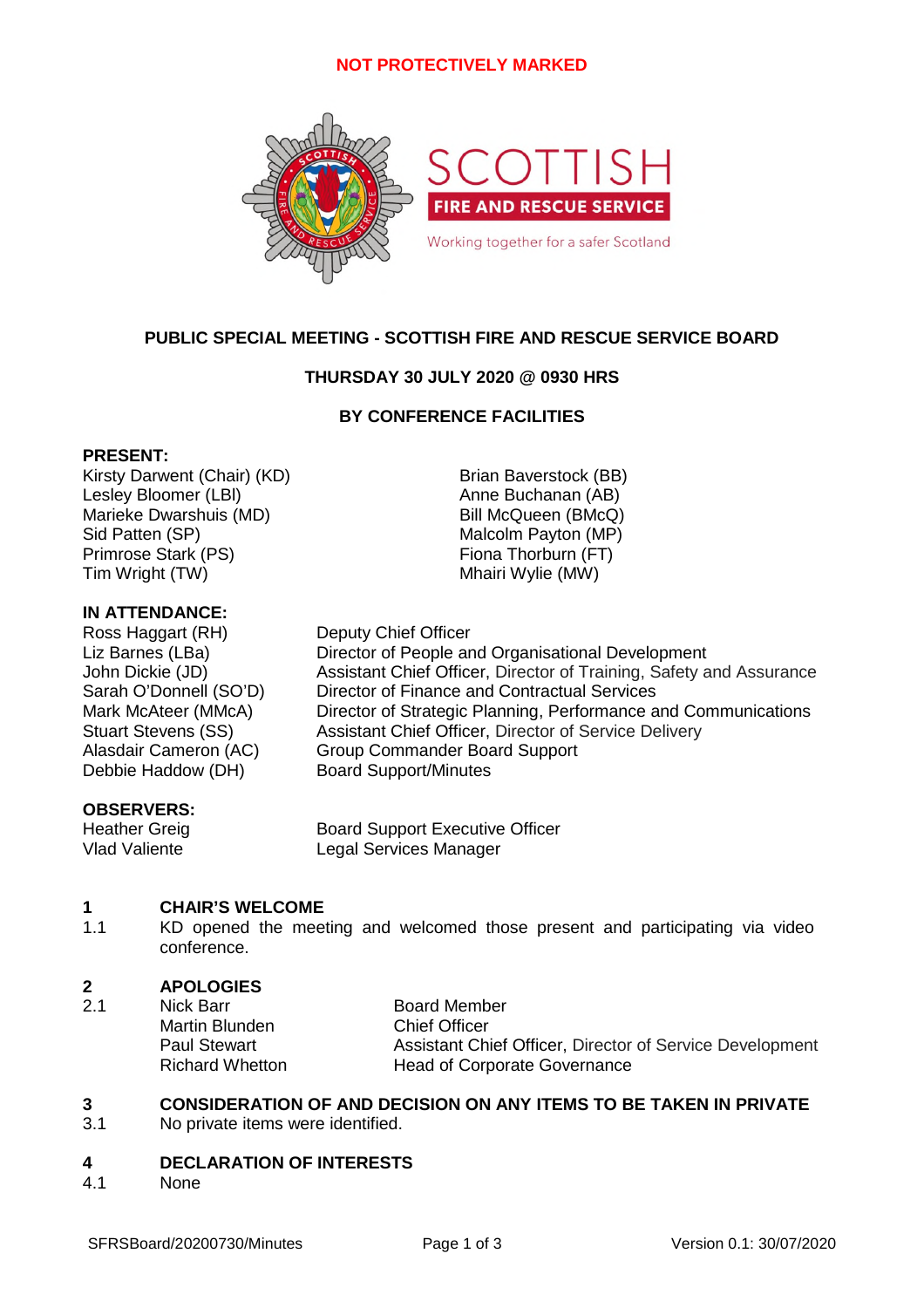# **NOT PROTECTIVELY MARKED**

### **5 WEST ASSET RESOURCE CENTRE (ARC)**

- 5.1 SOD presented a report to the Board seeking approval to proceed with the delivery of the West Asset Resource Centre at Scottish Fire and Rescue Service (SFRS) Headquarters/National Training Centre, Cambuslang, noting the following key points:
	- Initial project paused due to complications/increased costs with proposed site.
	- Work was undertaken to identify and assess alternative sites, however the findings concluded that there were no significant cost savings compared to progressing with the original site.
	- Original business case was still valid and the existing workshops/stores continues to deteriorate.
	- Revised costings for the project have increased due to higher build costs, additional energy/environmental items, inflation and risk/contingency allowance. Revised costings do not allow for any contingency relating to potential COVID-19 issues.
	- Current 3-year capital programme anticipated £6 million for this project therefore an additional £4.3 million would need to be identified. It was anticipated that the 3-year capital programme, with the recent addition of £4 million received from Scottish Government and projected future capital receipts, would be flexible enough to accommodate this increase.
- 5.2 The Board noted their concerns that no risk/contingency allowance had been made within the original project costings.
- 5.3 The Board requested further information on the capacity within the capital programme to accommodate the increased project costs. The Board were reminded of the additional £4 million recently received from Scottish Government, anticipated capital receipts of existing sites and that as the capital programme was a 3-year programme the rephrasing of other projects could be adjusted as required ie straddled over 2 years.
- 5.4 IM informed the Board that the increased project costs were also attributable to changes to the enhanced scope and specification of the project.
- 5.5 The Board asked whether there was confidence that the costs would not further increase. SO'D stated that this was a cost estimate, therefore may be subject to change but these estimates had been produced by industry professionals and a contingency allowance has been built in. The uncertainty faced by both the manufacturing and construction industries were noted. SO'D informed the Board that, if necessary, there would be an option to adjust the project specification to remain within budget.
- 5.6 The Board asked whether there were any further anticipated implications from the ground contamination of the proposed site. IM confirmed that the proposal included costing for the removal and controlled disposal of ground contamination from the site.
- 5.7 The Board asked why leasing of prospective properties was not considered an attractive option of the Service. IM informed the Board that these properties would require extensive capital investment to ensure that they were fit for purpose, in particular reinforcing floor standings to HGV heavy goods workshop standards. There was also the potential for the leaseholder to request the Service to make good the property if/when the lease came to an end, the potential periodic review of the lease and any future legal issues arising from the extraction of the lease. IM stated that the long-term commitment and high demand for fleet maintenance within the West service delivery area, made leasing an unattractive option for the Service.
- 5.8 IM stated that access to the proposed site would be via the back entrance to the Headquarters complex and earlier consultation with the local authority planners have indicated that this would be a positive approach.